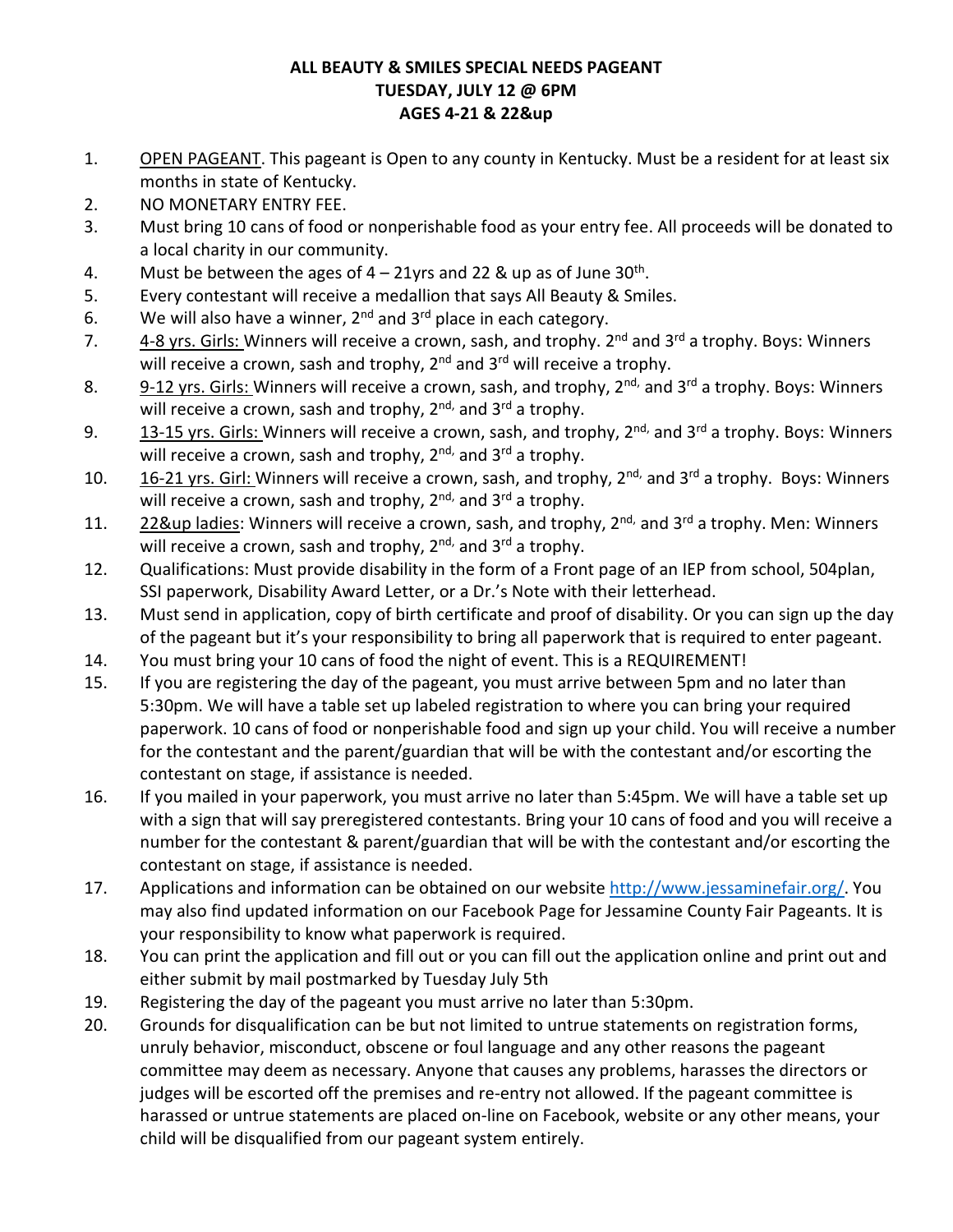- 21. If there are any problems you feel you need to bring to our attention or questions, please direct them to the pageant director or co-directors. We are always available to help. You can call the Director: Christal Johns @ 859-420-0883 or Co-Directors: Jennie Houp 859-885-6692 or Debbie Bruner 859-608-9590.
- 22. Absolutely no cameras, video cameras, or cell phones allowed in the dressing room areas. For privacy reasons only! No males allowed in dressing rooms if girl contestants are getting dressed. They are allowed to escort the contestant on stage but must stay out of dressing room if any girl contestant is getting ready. Only one adult per contestant will be allowed in the dressing room to assist the contestant. The one assigned adult will get their number prior to pageant beginning. No running in & out of dressing rooms due to privacy issues!
- 23. The girls can wear any type of dress. Sunday dress, Recital dress, summer dress/outfit or a Pageant dress. It's up to the contestant which styles you desire to wear. The boys can wear shorts & shirt, church clothes, suit, tux, or any type of outfit that you desire to wear.
- 24. 13-15, 16-21, 22 & up girls: we ask that if you wear a pageant dress that they do not wear heels. Please wear a wedge shoe or small wedge heel. We do not want them falling on stage.
- 25. Every contestant that requires assistance must be escorted on stage by a parent, guardian, or volunteer. The younger age group must always have someone on stage with the contestant.
- 26. It is your responsibility to make sure you keep your child safe while on stage. We are not responsible for any accidents that occur on or off stage.
- 27. If you need wheelchair ramp access, there is one available on the right side of the stage. On the side of dressing room B.
- 28. We will not have any music playing due to some that may have sensory issues. We will announce if the contestant cannot have flash while on stage due to seizures. We want to accommodate every contestant the best we can and keep them safe.
- 29. Contestants will come out on stage and use the middle of the stage. We will not use the runway to give equal opportunity to each contestant in every age group. Younger age groups must always have someone on stage with them. If your child is in a wheelchair or motorized wheelchair they will come out to the middle of the stage. They can use the ramp located on the right side of the stage. We do not want anyone using the runway for the fear of them falling off stage and do not want anyone to harm themselves. This is only for their protection and others as well.
- 30. The Jessamine County Fair, volunteers or pageant committee is NOT responsible for any accidents that may occur.
- 31. If you have any concerns, please bring them to the attention of the pageant director.
- 32. Judges will score all contestants the same.

## **By signing below, you understand the rules and regulations and agree to abide by them.**

Parent/ Guardian Signature \_\_\_\_\_\_\_\_\_\_\_\_\_\_\_\_\_\_\_\_\_\_\_\_\_\_\_\_\_\_\_\_\_\_\_ Date: \_\_\_\_\_\_\_\_\_\_\_\_